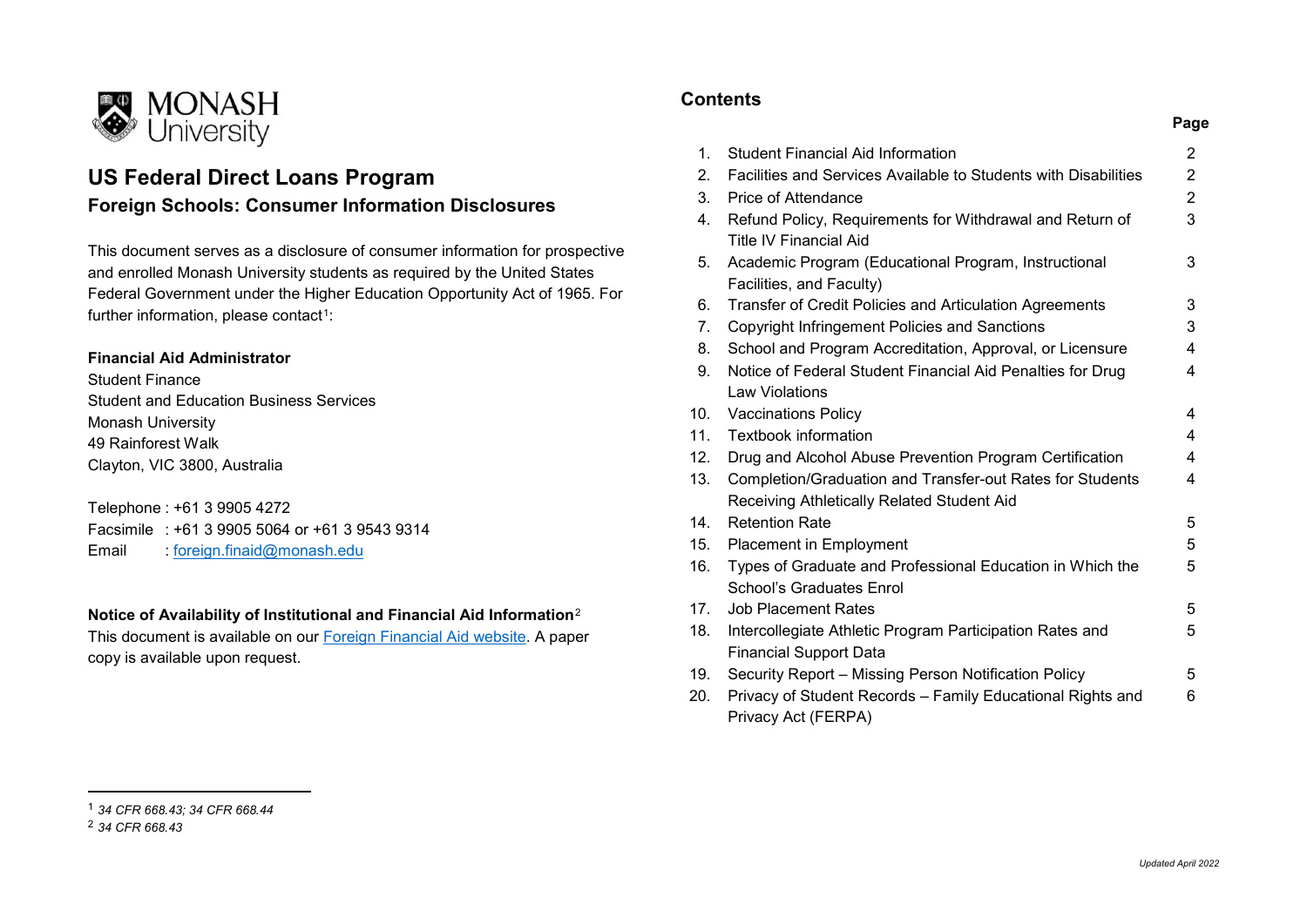<span id="page-1-2"></span><span id="page-1-1"></span>

| No. | <b>Consumer information</b>                                                                                                                                                                                                                                                                                                                                                                                                                                                                                                                                                                                                                                                                                                                                                                                                                                                                                                                                            | <b>Relevant disclosures and websites</b>                                                                                                                                                  |
|-----|------------------------------------------------------------------------------------------------------------------------------------------------------------------------------------------------------------------------------------------------------------------------------------------------------------------------------------------------------------------------------------------------------------------------------------------------------------------------------------------------------------------------------------------------------------------------------------------------------------------------------------------------------------------------------------------------------------------------------------------------------------------------------------------------------------------------------------------------------------------------------------------------------------------------------------------------------------------------|-------------------------------------------------------------------------------------------------------------------------------------------------------------------------------------------|
| 1.  | Student Financial Aid Information <sup>3</sup><br>All need-based and non-need-based student financial assistance programs<br>$\bullet$<br>available to Monash University students<br>Terms and conditions of the Title IV, HEA loans<br>$\bullet$<br>Criteria for selecting recipients and for determining award amount<br>٠<br>Eligibility requirements and procedures for applying for aid<br>٠<br>Methods and frequency of disbursements of aid<br>٠<br>Rights and responsibilities of students receiving Title IV, HEA student financial<br>$\bullet$<br>aid, including criteria for continued student eligibility and standards for<br>Satisfactory Academic Progress (SAP)<br>Procedures and forms by which students apply for assistance<br>$\bullet$<br>Enrolment in a program of study abroad for purposes of applying for federal<br>$\bullet$<br>student financial aid<br>The exit counselling information provided and collected by Monash University<br>٠ | Foreign Financial Aid - USA<br>The 'Financial aid offer' letter to eligible students specifies:<br>Award amount<br>Frequency and dates of disbursements<br>Cost of attendance calculation |
| 2.  | Facilities and Services Available to Students with Disabilities <sup>4</sup><br>Including students with intellectual disabilities<br>$\bullet$                                                                                                                                                                                                                                                                                                                                                                                                                                                                                                                                                                                                                                                                                                                                                                                                                         | Study At Monash - International student<br><b>Disability Support Services</b>                                                                                                             |
| 3.  | Price of Attendance <sup>4</sup><br>Tuition fees<br>Books and supplies<br><b>Transportation costs</b><br>Additional costs for a program                                                                                                                                                                                                                                                                                                                                                                                                                                                                                                                                                                                                                                                                                                                                                                                                                                | Study At Monash - Fees information<br><b>Study At Monash - Preparing to arrive</b>                                                                                                        |

<span id="page-1-0"></span>l

<sup>3</sup> *34 CFR 688.41 (a)-(d), 34 CFR 668.42; 34 CFR 668.43; 34 CFR 688.44*

<sup>4</sup> *34 CFR 668.41 (a)-(d); 34 CFR 668.43*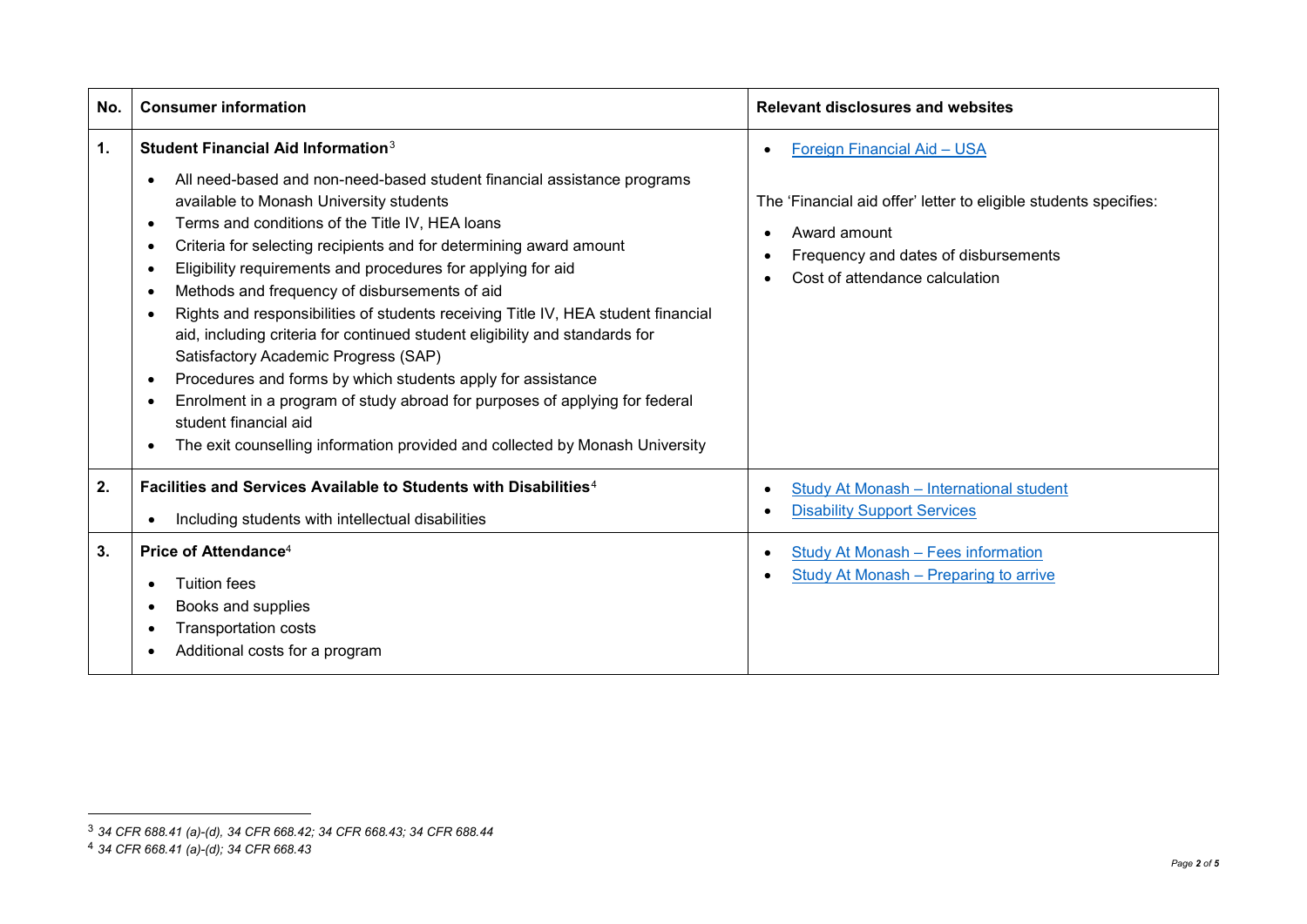<span id="page-2-3"></span><span id="page-2-2"></span><span id="page-2-1"></span><span id="page-2-0"></span>

| No. | <b>Consumer information</b>                                                                                                                                                                                                                                                                                                                                                                                                                        | <b>Relevant disclosures and websites</b>                                                                                                                                                                                                                                                              |
|-----|----------------------------------------------------------------------------------------------------------------------------------------------------------------------------------------------------------------------------------------------------------------------------------------------------------------------------------------------------------------------------------------------------------------------------------------------------|-------------------------------------------------------------------------------------------------------------------------------------------------------------------------------------------------------------------------------------------------------------------------------------------------------|
| 4.  | Refund Policy, Requirements for Withdrawal and Return of Title IV Financial Aid <sup>5</sup><br>Monash University refund policy<br>$\bullet$<br>Requirements and procedures for official withdrawal<br>$\bullet$<br>Requirements for Return of Title IV, HEA grant or loan aid<br>$\bullet$<br>Any refund policy Monash University must comply with for the return of unearned<br>٠<br>tuition and fees or other refundable portions of costs paid | International Student Course Agreement (ISCA) - issued to<br>all international students upon successful course entrance<br>application, which highlights all enrolment terms and<br>conditions, including the refund policy<br><b>Student administration - Refunds</b><br>Foreign Financial Aid - USA |
| 5.  | Academic Program (Educational Program, Instructional Facilities, and Faculty) <sup>5</sup><br>Degrees on offer<br>$\bullet$<br>Information on instructional and other physical plant facilities (e.g. laboratory)<br>٠<br>Faculty and other instructional personnel                                                                                                                                                                                | Study At Monash - Find a course<br><b>Monash University Handbook</b><br>$\bullet$                                                                                                                                                                                                                     |
| 6.  | Transfer of Credit Policies and Articulation Agreements <sup>6</sup><br>Criteria which Monash University uses regarding the transfer of credit from prior<br>$\bullet$<br>studies at a another institution<br>A list of schools with which Monash University has established an articulation<br>$\bullet$<br>agreement                                                                                                                             | <b>Study At Monash - Credit for prior study</b><br>International Student Course Agreement (ISCA)<br>Monash Abroad - Outbound                                                                                                                                                                          |
| 7.  | Copyright Infringement Policies and Sanctions <sup>7</sup><br>Monash University policies with respect to unauthorised peer-to-peer file sharing,<br>$\bullet$<br>including disciplinary actions taken against students who engage in illegal<br>downloading or unauthorised distribution of copyrighted materials using Monash's<br>information technology system                                                                                  | <b>Monash eSolutions</b><br><b>Information Technology Policies and Procedures - separate</b><br>use policy for students, staff, and other authorised users                                                                                                                                            |

 $\overline{\phantom{a}}$ 

<sup>5</sup> *34 CFR 668.41 (a)-(d); 34 CFR 668.43*

<sup>6</sup> *34 CFR 668.43*

<sup>7</sup> *34 CFR 668.43(a)(10)*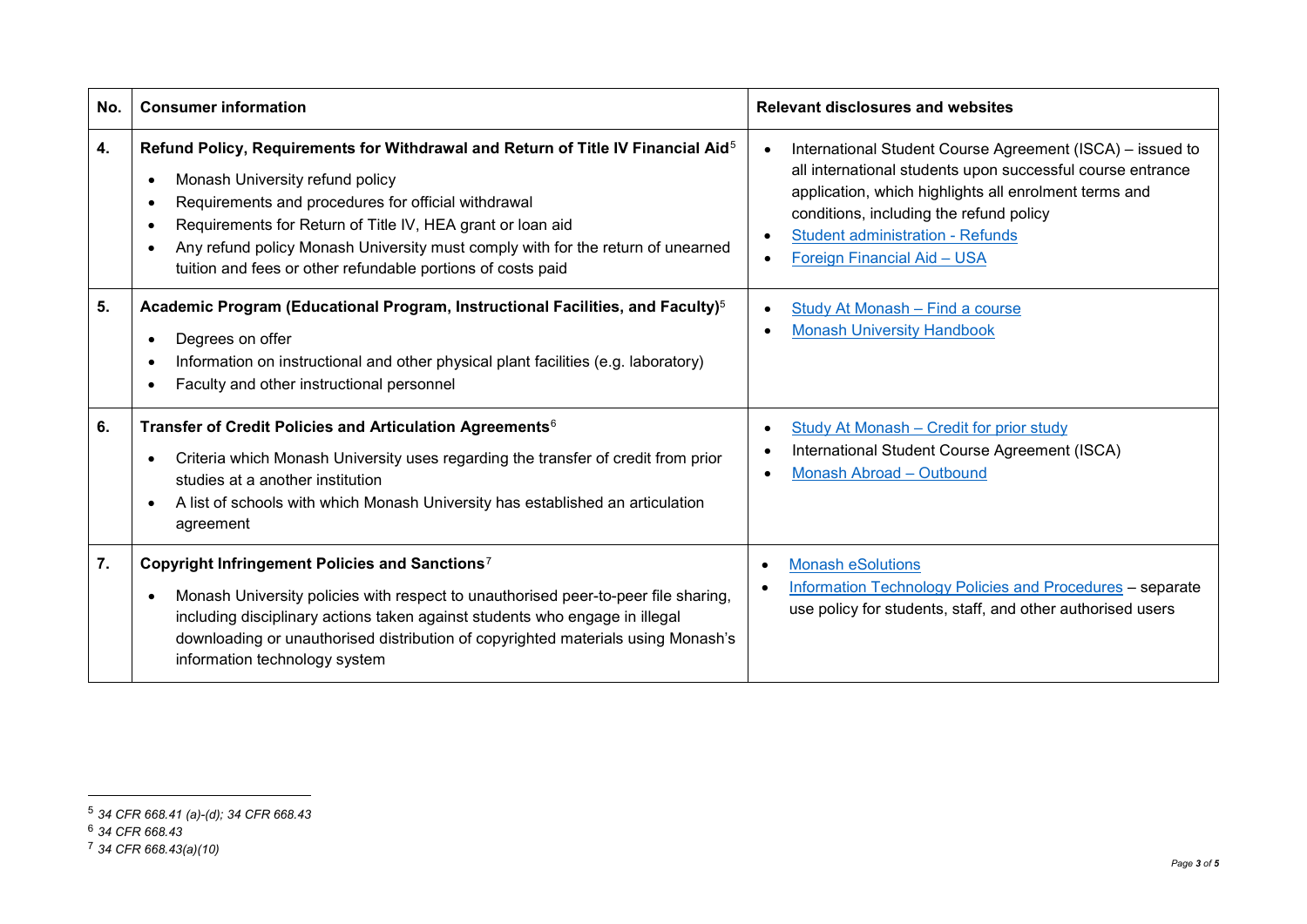<span id="page-3-4"></span><span id="page-3-3"></span><span id="page-3-2"></span><span id="page-3-1"></span><span id="page-3-0"></span>

| No. | <b>Consumer information</b>                                                                                                                                                                                                                                                                                                 | <b>Relevant disclosures and websites</b>                                                                                                                                                    |
|-----|-----------------------------------------------------------------------------------------------------------------------------------------------------------------------------------------------------------------------------------------------------------------------------------------------------------------------------|---------------------------------------------------------------------------------------------------------------------------------------------------------------------------------------------|
| 8.  | School and Program Accreditation, Approval, or Licensure <sup>8</sup><br>Names of associations, agencies, or governmental bodies that accredit, approve,<br>$\bullet$<br>or license the school and its programs<br>Procedures for obtaining or reviewing documents describing accreditation,<br>٠<br>approval, or licensing | Monash - About us<br>Registration and accreditation via Tertiary Education Quality<br>and Standards Agency (TEQSA)<br>'Course Accreditation Procedures' on the Monash Policy<br><b>Bank</b> |
| 9.  | Notice of Federal Student Financial Aid Penalties for Drug Law Violations <sup>9</sup>                                                                                                                                                                                                                                      | Notice provided together with 'Financial aid offer' letter<br>'Alcohol and Other Drugs Management Policy (Australia<br>Only)' policy on the Monash Policy Bank                              |
| 10. | Vaccinations Policy <sup>10</sup>                                                                                                                                                                                                                                                                                           | 'Immunisation Procedure' on the Monash Policy Bank                                                                                                                                          |
| 11. | Textbook information $11$                                                                                                                                                                                                                                                                                                   | New to Monash - Books and reading lists<br><b>Book and Merchandise store</b>                                                                                                                |
| 12. | Drug and Alcohol Abuse Prevention Program Certification <sup>12</sup>                                                                                                                                                                                                                                                       | 'Alcohol and Other Drugs Management Policy (Australia<br>Only)' policy on the Monash Policy Bank                                                                                            |
| 13. | <b>Completion/Graduation and Transfer-out Rates for Students Receiving</b><br><b>Athletically Related Student Aid</b>                                                                                                                                                                                                       | Not applicable (Monash University does not offer athletically<br>related programs)                                                                                                          |

l

<sup>8</sup> *34 CFR 668.41 (a)-(d); 34 CFR 668.43*

<sup>9</sup> *34 CFR 668.40 ; DCL GEN 08-12, pages 101 through 102*

<sup>10</sup> *HEOA Section 488(a)(1)(E): amended HEA Section 485(a)(1) (20 U.S.C. 1092(a)(1)): added HEA Section 485(a)(1)(V); HEOA amendment effective August 14, 2008; DCL GEN 08-12, page 96*

<sup>11</sup> *HEOA Section 112 amended HEA Title I, Part C: added HEA Section 133 (20 U.S.C. 1015b); HEOA amendment effective July 1, 2010; DCL GEN 08-12, page 35*

<sup>12</sup> *34 CFR 668.14(c)(1)*